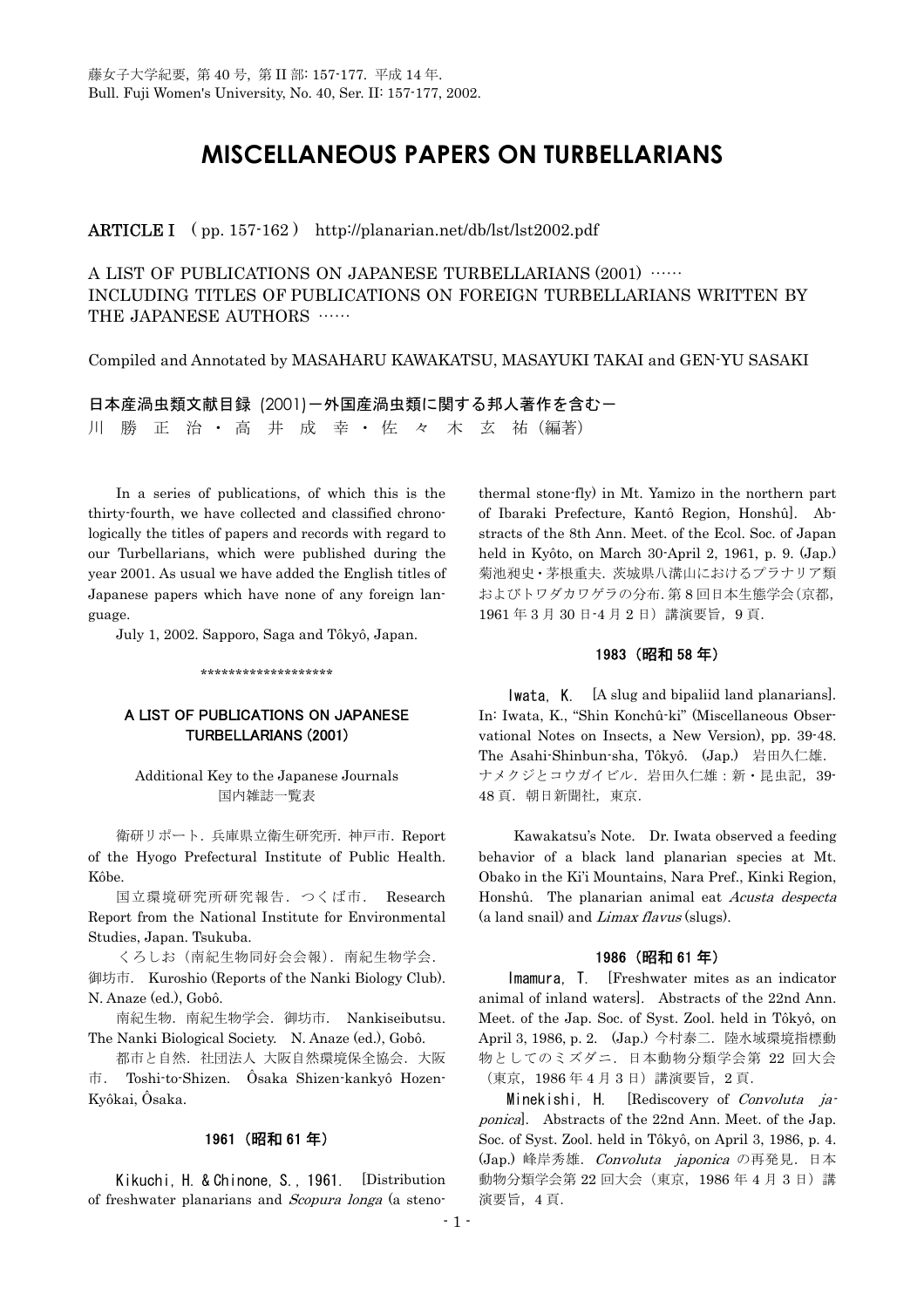### 1994 (平成 6 年)

 Fukuda, H. (photos: Nishizawa, M. and Asano, A.). [Planaria (Platyhelminthes, Turbellaria, Tricladida)]. A Chart for Biology Education (A2-size). May 31, 1994. Dai-Nihon-Tosho Publ. Co., Tôkyô. (Jap.) 福田裕史(写真提供:西澤幹雄・浅野 明).プラ ナリア(扁形動物 渦虫類 三岐腸類).教材生物の紹介(A 2 判ポスター). 1994年5月 31 日発行. 大日本圖書株式 会社, 東京.

# 2000 (平成 12 年)

Nishino, M. *[Bdellocephala annandalei; Scu*– tariella japonica]. Red Data Book Shiga for 2000, pp. 149-150; CD-ROM: Bdellocephala annandalei (with a color photo and a map); Scutariella japonica (with a color photo). Shizen-hogo-ka, Biwako-Kankyô-bu, Shiga Pref., Ôtsu. (Jap.) 西野麻知子.ビワオオウズム シ;エビヤドリツノムシ.滋賀県で大切にすべき野生生物 2000 年版,目録,149-150 頁;CD-ROM,ビワオオウズ ムシ ( /Siga/kaisetu/ビワオオウズムシ.htm);エビヤドリ ツノムシ ( /Siga/kaisetu/エビヤドリツノムシ. htm) 滋 賀県琵琶湖環境部 自然保護課. 大津.

Takahashi, K. [Observation and experiments of planarians]. Okayama-ken Kôtôgakkô Kyôikukenkyûkai Rikabukai Kaishi, (50): 34-38. (Jap.) 高 橋京子.プラナリアの観察と実験.岡山県高等学校教育研 究会理科部会 会誌,50 号,34-38 頁.

## 2001 (平成 13 年)

Agata, K. [Planarian regeneration and the evolution of brain]. Title of a special lecture given at the Monthly Meeting of the Hokkaidô Branch of the Zool. Soc. of Japan held in Sapporo, on February 7, 2001. An Office Circular of the Hokkaidô Branch of the Zool. Soc. of Japan, for 2001. By title only. Notice. This is not a publication. 阿形清和.プラナリア から見た再生と脳の進化.2001 年度(社)日本動物学会 北海道支部庶務報告,2 頁め.標題だけ.会員配布資料.

Agata, K. The regeneration system of planarians. Belg. Jour. Zool., 131 (Suppl. 1): 101-102.

Agata, K. Regeneration system of planarians. Develp. Growth & Different., 43, Suppl. (14th ICDB, Kyoto, July 8-12, 2001): S3.

Agata, K. [Analysis of the constructive domain and the functional domain in planarians]. Program of the 72nd Ann. Meet. of the Zool. Soc. of Japan held in Fukuoka, on October 6-8, 2001, p. 22. By title only. (Jap.) 阿形清和.プラナリアの構造的ドメイン構造と機 能的ドメイン構造の解明.社団法人 日本動物学会 第 72 回大会(福岡,平成13年10月68日)予稿集, 22頁. シンポジウム 4.発生生物学者の考える神経系の多様性と

進化. ニューロエソロジー談話会 主催. 標題だけ.

Asami, M., Nakatsuka, T., Kou, K., Hayashi, T. & Agata, K. Isolation and characterization of planarian brain neurons using a cell sorter. Program of the 72nd Ann. Meet. of the Zool. Soc. of Japan held in Fukuoka, on October 6-8, 2001, p. 124. (Jap.) 浅見 真紀・中塚剛史・洪 健智・林 哲太郎・阿形清和.プラナ リア神経細胞のセルソーターによる分取およびその培養. 社団法人 日本動物学会第 72 回大会(福岡,平成 13 年 10 月 6-8 日)予稿集.124 頁. English abstract of this lecture is printed in Zool. Sci., 18-Suppl., p. 35.

Asano, Y., Yoshida, A., Isozaki, N. & Ishida, S. Production of intestine-specific monoclonal antibody and interspecific cross-reaction in Triclads and Polyclads. Belg. Jour. Zool., 131 (Suppl. 1): 137-141.

Azuma, K., Nakamura, T. & Suzuki, T. PLC activity of isolated planarian ocelli and effects of U73122 on the photoreceptor current in ocelli. Program of the 72nd Ann. Meet. of the Zool. Soc. of Japan held in Fukuoka, on October 6-8, 2001, p. 73. (Jap.) 東 克・中村 整・鈴木龍夫.プラナリア単眼の PLC 活性 及び光受容電流に対する PLC 阻害剤 U73122 の効果. 社 団法人 日本動物学会第 72 回大会(福岡,平成 13 年 10 月 6-8 日)予稿集.73 頁. English abstract of this lecture is printed in Zool. Sci., 18-Suppl., p. 96.

Baguñà, J. In Memoriam: Ian R. Ball (1941- 2000). Belg. Jour. Zool., 131 (Suppl. 1): 19-23.

Note. A photograph printed on p. 20 was taken by Kawakatsu at the occasion of the Hyman Memorial Symposium, Chicago, 1970.

Baguñà, J., Carranza, S., Paps, J., Ruiz-Trillo, I. & Riutort, M. Molecular taxonomy and phylogeny of the Triclads. In: Littlewood, D. T. J. & Bray, R. A. (eds.), Interrelationships of the Platyhelminthes (Syst. Assoc. Special Vol. Ser. 60), pp. 49-56. Taylor & Francis, London and New York.

Note. The data of *Dugesia japonica* and *Dugesia* ryukyuensis are included.

Fuji Women's College. Genjô to Kadai (An Official Report of the College for 2000), pp. 149-151. A list of 8 articles from Kawakatsu's team is included. (Jap.) 藤女子大学.研究活動-藤女子大学 [藤女子短期 大学 紀要, 第 36 号 (1998) · 第 37 号 (1999), 第Ⅱ部目 次. 川勝チームの研究論文8篇 (和文標題)を含む. 藤女 子大学「現状と課題 2000」, 第 2 号, 149-151 頁.

Gremigni, V. In Memoriam: Mario Benazzi (1902-1997). Belg. Jour. Zool., 131 (Suppl. 1): 11-14.

Note. A photograph (Dr. Benazzi and Dr. Benazzi-Lentati) printed on p. 11 was taken by Kawa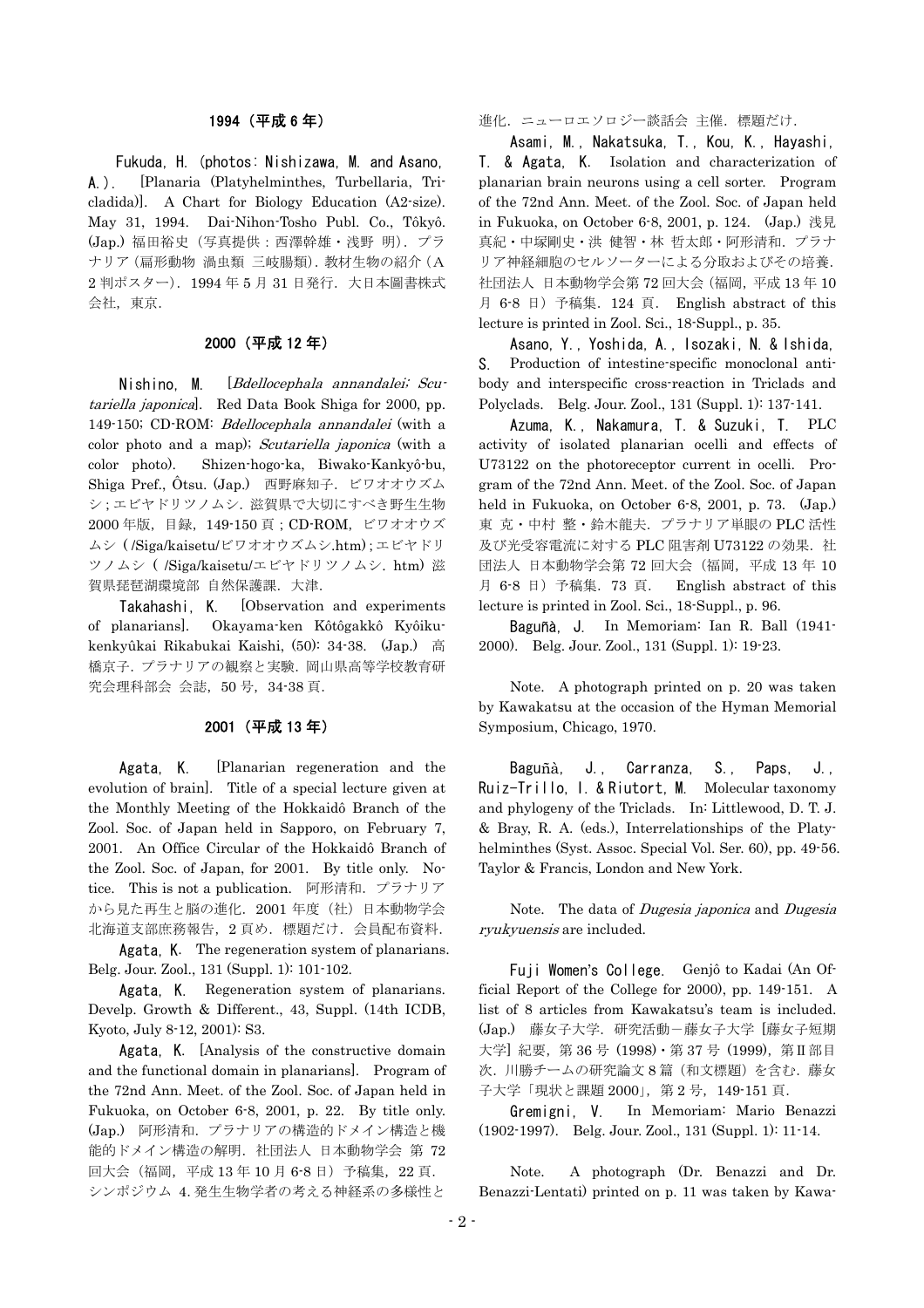katsu at the occasion of the Hyman Memorial Symposium, Chicago, 1970.

Hori, I. & Kishida, Y. Further observation on the early regenerates after fission in the planarian Dugesia japonica. Belg. Jour. Zool., 131 (Suppl. 1): 117-121.

Horikoshi, I. [The type locality of *Phagocata* papillifera]. Shizen Tomo-no-kai (ed.), 'Shizen wo Tomo ni', p. 62. By title only. (Jap.) Cf. A list of Publications on Japanese Turbellarians (2000), p. 122, right column. 堀越 功.豊岡町谷津不動尊東側湿地(谷 津沼畔)-陰樹・湿地・池ー. カントウイドウズムシと谷 津不動尊付近をみる.自然友の会運営委員会(編),"自然 を友に-自然友の会創設 30 周年記念誌"のうち,自然友 の会の歩み一例会記録ー, 62 頁. 標題だけ. 水海道市豊 岡町乙 1217(堀越 功).

Ishida, S. [Phagocata teshirogii Ichikawa et Kawakatsu, 1962, and Dendrocoelopsis lactea Ichikawa et Okugawa, 1958, in Aomori Prefecture]. In: "Red Data Book Aomori: Popular Edition", pp. 8, 189 (2 color photos), 212, 217. Shizen-hogo-ka, Kankyôseikatsu-bu, Aomori Pref., Aomori. (Jap.) 石田幸子. ウズムシ綱 三岐腸目トウホクコガタウズムシ,キタシロ ウズムシ.青森県の希少な野生生物-青森県のレッドデー タブックー普及版, 8, 189 (原色写真 2 葉), 212, 217 頁.青森県 環境生活部 自然保護課.東北印刷工業株式会 社,青森.

Ishihara, S., Ogawa, K., Mineta, K., Nakazawa, M. Ikeo, K., Gojobori, T. & Agata, K. Cloning and expression of *NOGGIN* -like germ from the planarian Dugesia japonica. Program of the 72nd Ann. Meet. of the Zool. Soc. of Japan held in Fukuoka, on October 6-8, 2001, p. 153. (Jap.) 石原省吾・小川和也・峯田克彦・ 中澤真澄・池尾一穂・五條堀 孝・阿形清和. プラナリア の noggin 類似遺伝子 Dinlg の同定と発現解析. 社団法人 日本動物学会 第 72 回大会(福岡,平成 13 年 10 月 6-8 日)予稿集,153 頁.English abstract of this lecture is printed in Zool. Sci., 18-Suppl., p. 89.

Ishimoda-Takagi, T. & Suzuki, Y. Tropomyosin present in the planarian, Dugesia japonica. Program of the 72nd Ann. Meet. of the Zool. Soc. of Japan held in Fukuoka, on October 6-8, 2001, p. 146. (Jap.) 高城 忠・鈴木祐二.扁形動物プラナリアに含ま れるトロポミオシンについて.社団法人 日本動物学会 第 72 回大会(福岡,平成 13 年 10 月 6-8 日)予稿集,146 頁.English abstract of this lecture is printed in Zool. Sci., 18-Suppl., p. 40.

Note. In the Japanese abstract in the Program, the family name of the first author is Takagi, T.

Kato, K., Orii, H., Watanabe, K. & Agata, K. Dorsal and ventral positional cues required for the onset of planarian regeneration may reside in differentiated cells. Develop. Biol., 233:109-121.

Kato, K., Sato, K., Sakurai, T., Tutumi, H. & Watanabe, K. Fates of germ cells in regressing planarian testes. Program of the 72nd Ann. Meet of the Zool. Soc. of Japan held in Fukuoka, on October 6-8, 2001, p. 150. (Jap.) 加藤健太郎・佐藤仁泰・櫻井隆繁・ 堤 大樹・渡邊憲二.プラナリア精巣の退化過程における 生殖細胞の運命.社団法人 日本動物学会 第 72 回大会(福 岡,平成 13 年 10 月 6-8 日)予稿集,150 頁.English abstract of this lecture is printed in Zool. Sci., 18-Suppl., p. 84.

Kato, K., Shibata, N., Watanabe, K. & Agata, K. Behavior of stem cells during planarian regeneration revealed by BrdU-labeling experiments. Program of the 72nd Ann. Meet. of the Zool. Soc. of Japan held in Fukuoka, on October 6-8, 2001, p. 153. (Jap.) 加 藤健太郎・柴田典人・渡邊憲二・阿形清和.BrdU を用い たプラナリアの幹細胞の挙動の解析.社団法人 日本動物 学会 第 72 回大会 (福岡, 平成 13 年 10 月 6-8 日) 予稿 集,153 頁.English abstract of this lecture is printed in Zool. Sci., 18-Suppl., p. 89.

Kawakatsu, M., Ogren, R. E., Froehlich, E. M. & Murayama, H. On the places of origin of three, very large bipaliid land planarians from Japan (Turbellaria, Seriata, Tricladida, Terricola). Shibukitsubo, (22): 39-52. 和文標題:川勝正治・ロバート E.オグレン・ユ ードキシア M. フローリッヒ・村山 均. 縦線模様を持つ 日本の大型コウガイビル 3 種の原産地はどこか?

Kawakatsu, M., Ogren, R. E., Froehlich, E. M. & Sasaki, G.-Y. Additions and corrections of the previous land planarian indices of the world (Turbellaria, Seriata, Tricladida, Terricola). Additions and corrections of the previous land planarian indices of the world-9. Bull. Fuji Women's College, (39), II: 111-120. 和文著者名:川勝正治・ロバート E.オグレン・ ユードキシア M.フローリッヒ・佐々木 玄祐.標題は英 文だけ. URL は以下の通り.

http://www.ct.sakura.ne.jp/~gen-yu/pla/lpindex/

ix2001.pdf

Kawakatsu, M., Sluys, R., Timoshkin, O. A., Naumova, T. V., Nishino, M. & Takai, M. Redescription of Japanese Bdellocephala annandalei from Lake Biwa-ko with comparative redescription of the four Eastern and Kamchatkan Bdellocephala species (Tricladida, Paludicola). Belg. Jour. Zool., 141 (Suppl. 1): 205-211.

Kawakatsu, M., Takai, M. & Sasaki, G.-Y. A list of publications on Japanese Turbellarians (2000) ……Including titles of publications on foreign Turbellarians written by the Japanese authors…… Bull. Fuji Women's College, (39), II: 121-128. 和文標題:川 勝正治・高井成行・佐々木 玄祐.日本産渦虫類文献目録 (2000)-外国産渦虫類に関する邦人著作を含むー. URL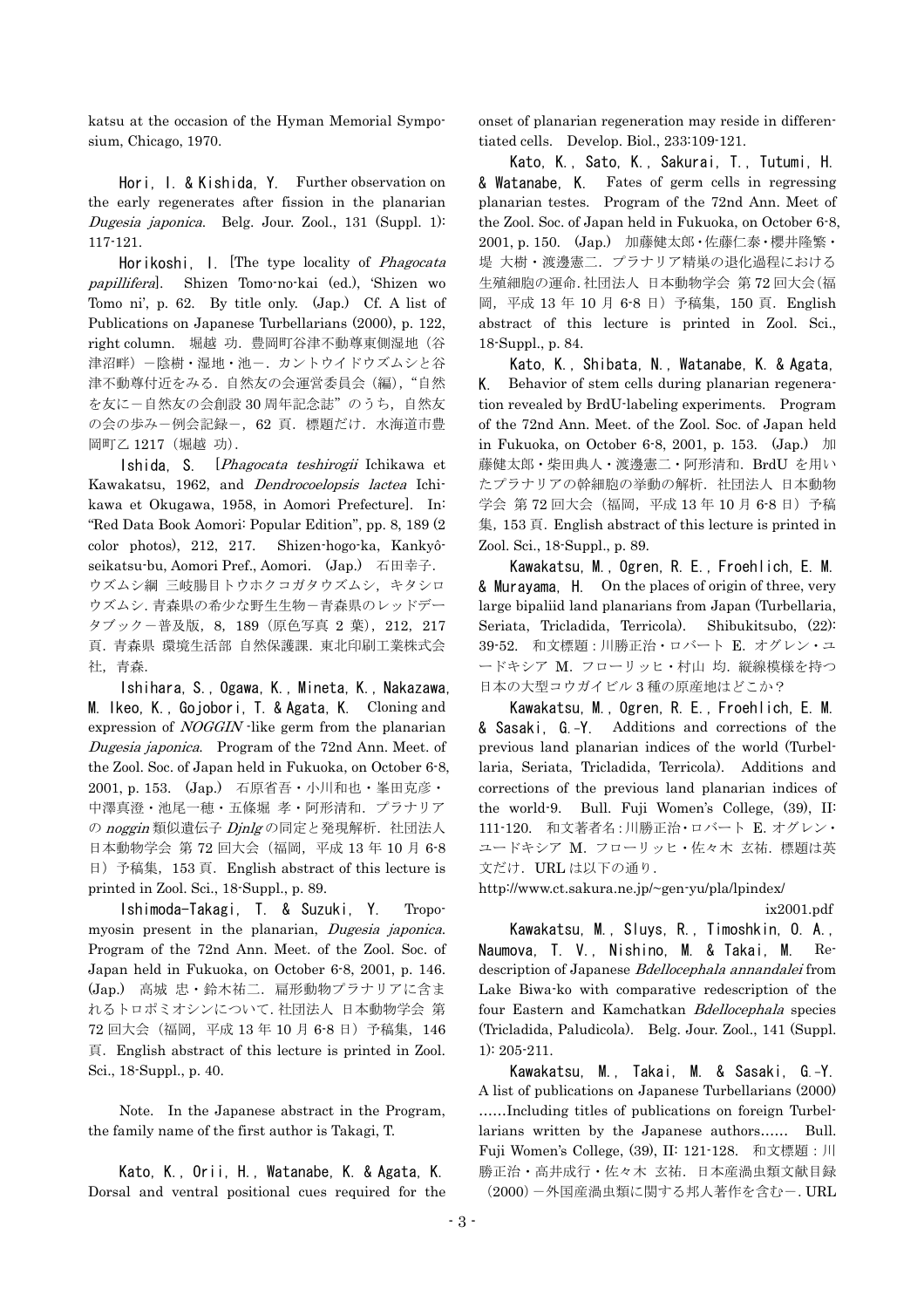#### は以下の通り.

http://www.ct.sakura.ne.jp/~gen-yu/pla/lst/lst2001.pdf The Part II of that article is entitled 'Planarian Resources on the Web: English Version.' It is only available as a web article as follows:

http://www2u.biglobe.ne.jp/~gen-yu/plaweb\_e.html

Kitamoto. H. [*Bipalium nobile* found in the vicinities of Kôbe, Japan]. Report Hyogo Pref. Inst. Public Health, (33): 2nd page (without nombre). (Jap.) 北本寛明.コウガイビル(Bipalium)について. 衛研リポート(兵庫県立衛生研究所), 33号, 第2頁(ノ ンブルなし).

Kawakatsu's Note. Literature citation in this article is insufficient with errors. Kawakatsu has a corrected sheet of Mr. Kitamoto's article for copy distribution.

Kobayashi, C., Sanchez, A. A. & Agata, K. Functional analysis of neural pathways in planarians. Develop. Growth & Different., 43, Suppl. (14th ICDB, Kyoto, July 8-12, 2001): S152.

Kobayashi, K., Arioka, S. & Hoshi, M. A sexualizing substance in the planarians. Develop. Growth & Different., 43, Suppl. (14th ICDB, Kyoto, July 8-12, 2001): S125.

Kobayashi, K., Arioka, S. & Hoshi, M. A sexualizing substance(s) in sexualized planarians. Program of the 72nd Ann. Meet. of the Zool. Soc. of Japan held in Fukuoka, on October 6-8, 2001, p. 70. (Jap.) 小林一也・有岡幸子・星 元紀.プラナリアにお ける有性生殖誘導因子について.社団法人 日本動物学会 第 72 回大会 (福岡, 平成 13年 10 月 6-8 日) 予稿集, 70 頁. English abstract of this lecture is printed in Zool. Sci., 18-Suppl., p. 12.

Kobayashi, K., Arioka, S. & Hoshi, M. Karyological study on the planarian, Dugesia ryukyuensis (OH strain). Program of the 72nd Ann. Meet. of the Zool. Soc. of Japan held in Fukuoka, on October 6-8, 2001, p. 96. (Jap.) 小林一也・有岡幸子・星 元紀. 無性生殖系リュウキュウナミウズムシ (OH 株)の核型解 析.社団法人 日本動物学会 第 72 回大会(福岡,平成 13 年 10 月 6-8 日) 予稿集, 96 頁. English abstract of this lecture is printed in Zool. Sci., 18-Suppl., p. 28.

Kubota, S. Animals dropped in a drainage ditch at the Shinjô Park in Tanabe City, Wakayama Prefecture, Japan. Kuroshio, (20): 21-22. (Jap.) 久保田 信. 和歌山県田辺市新庄公園の排水溝に落下した動物. く ろしお,20 号,21-22 頁.

Kawakatsu's Note. For land planarian in Dr. Kubota's data, see Kubota, Yamamoto & Kawakatsu (2001).

Kubota, S., Yamamoto, K. & Kawakatsu, M. First distributional record of three bipaliid species (Plathelminthes, Turbellaria, Tricladida) in Wakayama Prefecture, Honshu, Japan. Nankiseibutusu., 43 (1): 6-10. (Jap. with Eng. summ.) 久保田 信・山本清彦・ 川勝正治.和歌山県で初めて出現した3種のコウガイビル 類(扁形動物門,渦虫綱,三岐腸目). 南紀生物, 43 巻, 1 号,6-10 頁.

Murayama, H. [Phagocata suginoi Kawakatsu, 1974, and Bdellocephala brunnea Ijima et Kaburaki, 1916, in Nîgata Prefecture]. In: "Red Data Book Nîgata", prefatory color page 7, bottom-right (a live specimen of *Ph. suginoi* ) ; pp. 20, 126, 129, 420, 461-462. Kankyô-kikaku-ka, Kankyô-seikatsu-bu, Nîgata Pref., Nîgata. (Jap.) 村山 均.淡水産プラナリア類概 説;淡水産プラナリア類. ホクリクホソウズムシ;イズミ オオウズムシ.レッドデータブックにいがた一新潟県の保 護上重要な野生生物ー,口絵(7)右下(ホクリクホソウズ ムシ生体写真), 20, 126, 129, 420, 461 - 462頁. 新潟 県 環境生活部 環境企画課. 太陽印刷所. 新潟.

Nagasaki-ken Seibutsu-gakkai. [Introduction of Biological Literature on Nagasaki Prefecture Written by the Members of the Nagasaki Biological Society]. Yamamoto (2000): Bipalium sp. Kumamoto-1. Transact. Nagasaki Biol. Soc., (52): 83. 長崎県生物学会 編 集部.長崎県関係生物文献紹介:純心女子高等学校「紀要」, 27号 42 頁. 2000 年 12 月 22 日発行. 山本清彦: Bipalium sp. Kumamoto-1. Pp. 39-41. 熊本県嘉島町産コウガイ ビルについての研究. 長崎県生物学会誌, 52号 83頁.

Nagasaki-ken Seibutsu-gakkai. [Introduction of Biological Literature on Nagasaki Prefecture Written by the Members of the Nagasaki Biological Society]. Kubota, Yamamoto & Kawakatsu, 2001. Transact. Nagasaki Biol. Soc., (53): 88. By title with a short distributional note on 3 bipaliid species. (Jap.) 長崎 県生物学会 編集部.長崎県関係生物文献紹介一会員近著. 久保田 信・山本清彦・川勝正治 (2001). 和歌山県で初 めて出現した 3 種のコウガイビル類(扁形動物門,渦虫綱, 三岐腸目).南紀生物,43 (1): 6-10.引用とノート.長崎 県生物学会誌,53 号,88 頁.

Naumova, T. V. & Timoshkin, O. A. Endemic Bdellocephala (Platyhelminthes, Tricladida, Paludicola) form Lake Baikal: diversity, morphology and taxonomy. Belg. Jour. Zool., 131 (Suppl. 1): 231.

Nunomura, N. & Hirauchi, Y. Soil fauna among the litters at Jonan Park, Toyama City, Central Japan-1. Bull. Toyama Sci. Mus., (24): 33-36. (Jap. with Eng. summ.) 布村 昇・平内好子.城南公園の落葉 下の土壌動物-1.富山科学文化センター研究報告,24 号, 33-36 頁.

Ohtaka, A. Aquatic oligochaete fauna in the profundal zone of oligotrophic caldera lakes in northern Japan. Res. Rep. Natl. Inst. Environ. Stud., Japan, (167): 106-114. (Jap.) 大高明史. 北日本の貧栄養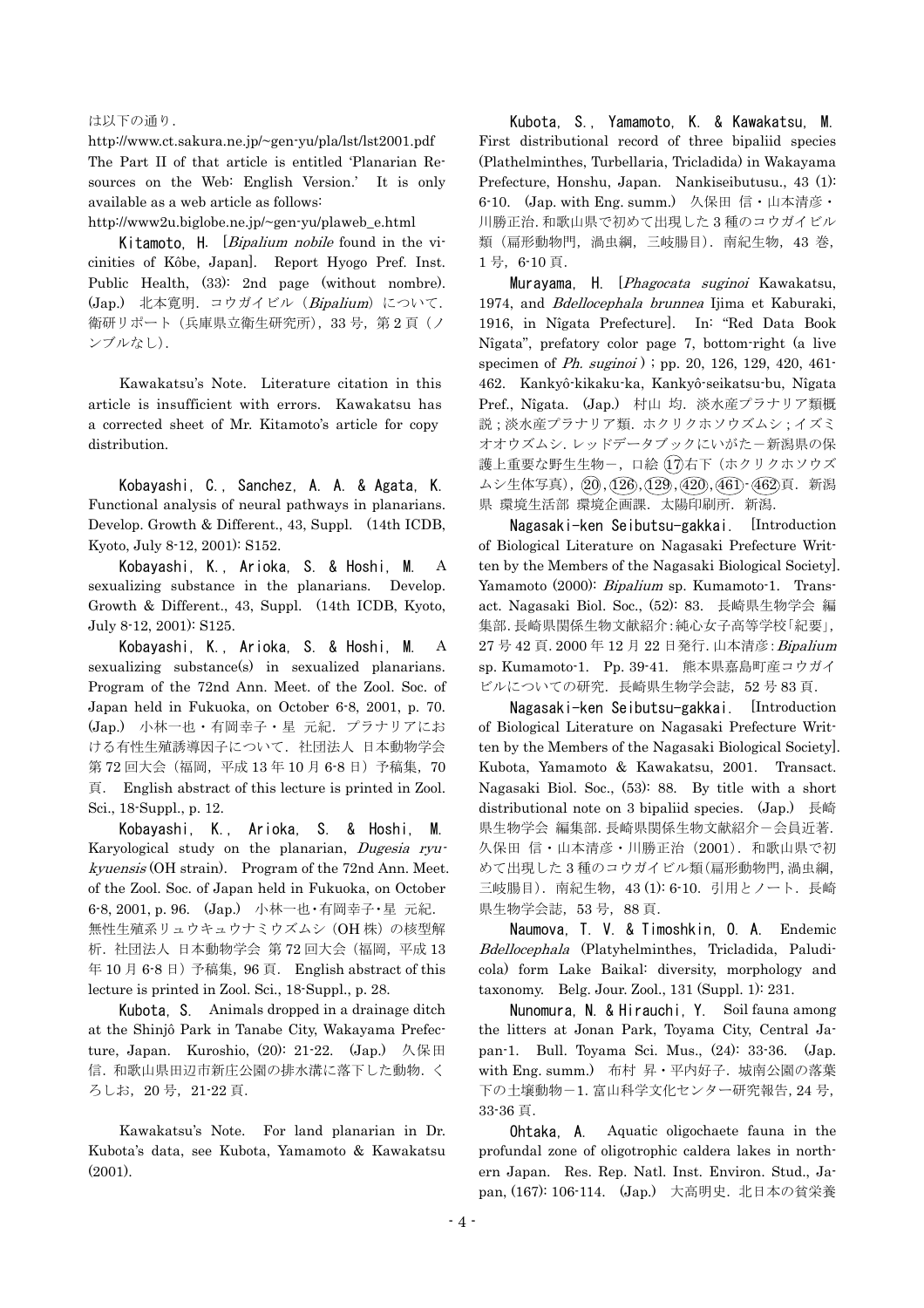カルデラ湖深湖底部における水生ミミズ相.国立環境研究 所 研究報告,167 号,106-114 頁.

Kawakatsu's Note. Two turbellarian species recorded from the profundal zone of Lake Mashû-ko, Hokkaidô, are mentioned (Mesostoma? sp. and Gyratrix? sp.; cf. Kawakatsu, Murayama, Nishino & Ohtaka, 1999).

Ohtaka, A. Oligochaetes in Lake Towada, Japan, an oligotrophic caldera. Hydrobiologia, 463: 83-92.

Kawakatsu's Note. Occurrence of a streamdwelling planarian, Polycelis (Polycelis) sapporo (Ijima et Kaburaki, 1916), from profundal bottom deeper than 70m in Lake Towada-ko is mentioned based upon the data by Kawakatsu, Teshirogi & Tokui (1976).

Okamoto, K. & Agata, K. Analysis of planarian CNS neuron network by tracer dye Dil. Program of the 72nd Ann. Meet. of the Zool. Soc. of Japan held in Fukuoka, on October 6-8, 2001, p. 127. (Jap.) 岡本圭 司·阿形清和. 神経トレーサーDil によるプラナリアの脳 神経回路解析. 社団法人 日本動物学会 第72回大会(福 岡,平成 13 年 10 月 6-8 日)予稿集,127 頁. English abstract of this lecture is printed in Zool. Sci., 18-Suppl., p. 107.

Okawa, K., Ishihara, S., Orii, H., Watanabe, K., Mineta, K., Ikeo, K., Gojobori, T. & Agata, K. Identification and characterization of receptor molecules of regenerating planarians. Develop. Growth & Different., 43, Suppl. (14th ICDB, Kyoto, July 8-12, 2001): S51.

Orii, H., Saito, R., Hori, I., Ogata, S. & Watanabe, K. Anatomy of the planarian Dugesia japonica. II. The protonephridial system. Program of the 72nd Ann. Meet. of the Zool. Soc. of Japan held in Fukuoka, on October 6-8, 2001, p. 80. (Jap.) 織井 秀文・齋藤 龍・堀 功・尾形荘一・渡邊憲二.プラナリア の体づくり一原腎管の構造と再生ー. 社団法人 日本動物 学会 第 72 回大会 (福岡, 平成 13 年 10 月 6-8 日) 予稿 集,80 頁. English abstract of this lecture is printed in Zool. Sci., 18-Suppl., p. 65.

Patra, B. C. & Aditya, A. K. Circular form of regeneration in an unidentified species of land planarians, Bipalium sp. Indian Jour. Exper. Biol., 39: 496-499.

Note. The locality of *Bipalium* sp. is an around Darjeeling, India (6000-7000 ft. altitude).

Rossi, L., Batistoni, R., Salvetti, A., Deli, P., Bernini, F., Andreoli, I., Falleni, A. & Gremigni, V. Molecular aspects of cell proliferation and neurogenesis in planarians. Belg. Jour. Zool., 131 (Suppl. 1): 83-87.

Kawakatsu's Note. G1 of Dugesia japonica (asexual strain) is used as one of materials. Cf. Orii, Agata & Watanabe (1993) in Biochem. Biophys. Res. Comm., 192: 1395-1402.

Salo, E., Tauler, J., Jimenez, E., Bayascas, J. R., Gonzalez-Linares, J., Garcia-Fernàndez, J. & Baguñà, J. Hox and paraHox genes in flatworms: Characterization and expression. Amer. Zool., 41: 652-663.

Note. *Dugesia japonica* is used as one of materials.

Sanchez, A. A., Kobayashi, C. & Agata, K. Assaying RNAi specificity in Dugesia japonica using two closely related myosin heavy chains. Develop. Growth & Different., 43, Suppl. (14th ICDB, Kyoto, July 8-12, 2001): S153.

Sanchez, A. A., Newmark, P. A., Robb, S. & Juste, R. Modern approaches to the study of the Platyhelminthes Schmidtea mediterranea. Develop. Growth & Different., 43, Suppl. (14th ICDB, Kyoto, July 8-12, 2001): S27.

Sato, K., Sugita, T., Kobayashi, K., Fujita, K., Fujii, T., Matsumoto, Y., Mikami, T., Nishizuka, N., Nishizuka, S., Shojima, K., Suda, M., Takahashi, G., Himeno, H., Muto, A. & Ishida, S. Localization of mitochondorial ribosomal RNA on the chromatid bodies of marine planarian polyclad embryos. Develop. Growth Differ., 43: 107-114.

Shirasawa, Y. & Yoshihama, I. Oocytes in parenchyma in the land planarian, *Bipalium* sp. Bull. Tokyo Med. Univ., (27): 39-49 (+ pls. 1-5). (Jap. with Eng. summ.) 白澤康子・吉濱 勲. 陸生渦虫コウガイビ ル柔組織内に観察された卵細胞について.東京医科大学紀 要, 27号, 39-49 頁 (+ pls. 1-5).

Shirasawa, Y., Yoshihama, I., Seo, N. & Furuta, E. Comparative studies on the epidermal mucous cells in several terrestrial animals. Program of the 72nd Ann. Meet. of the Zool. Soc. of Japan held in Fukuoka, on October 6-8, 2001, p. 147. (Jap.) 白澤康 子・吉濱 勲・瀬尾直美・古田恵美子. 数種の土壌棲息動 物表皮粘液細胞の比較. 社団法人 日本動物学会 第72回 大会(福岡,平成 13 年 10 月 6-8 日)予稿集,147 頁. English abstract of this lecture is printed in Zool. Sci., 18-Suppl., p. 41.

Shojima, K., Yukita, K. & Ishida, S. Analysis of alkaline phosphatase expression during embryogenesis of Pseudostylochus intermedius (Platyhelminthes Polycladida). Belg. Jour. Zool., 131 (Suppl. 1):